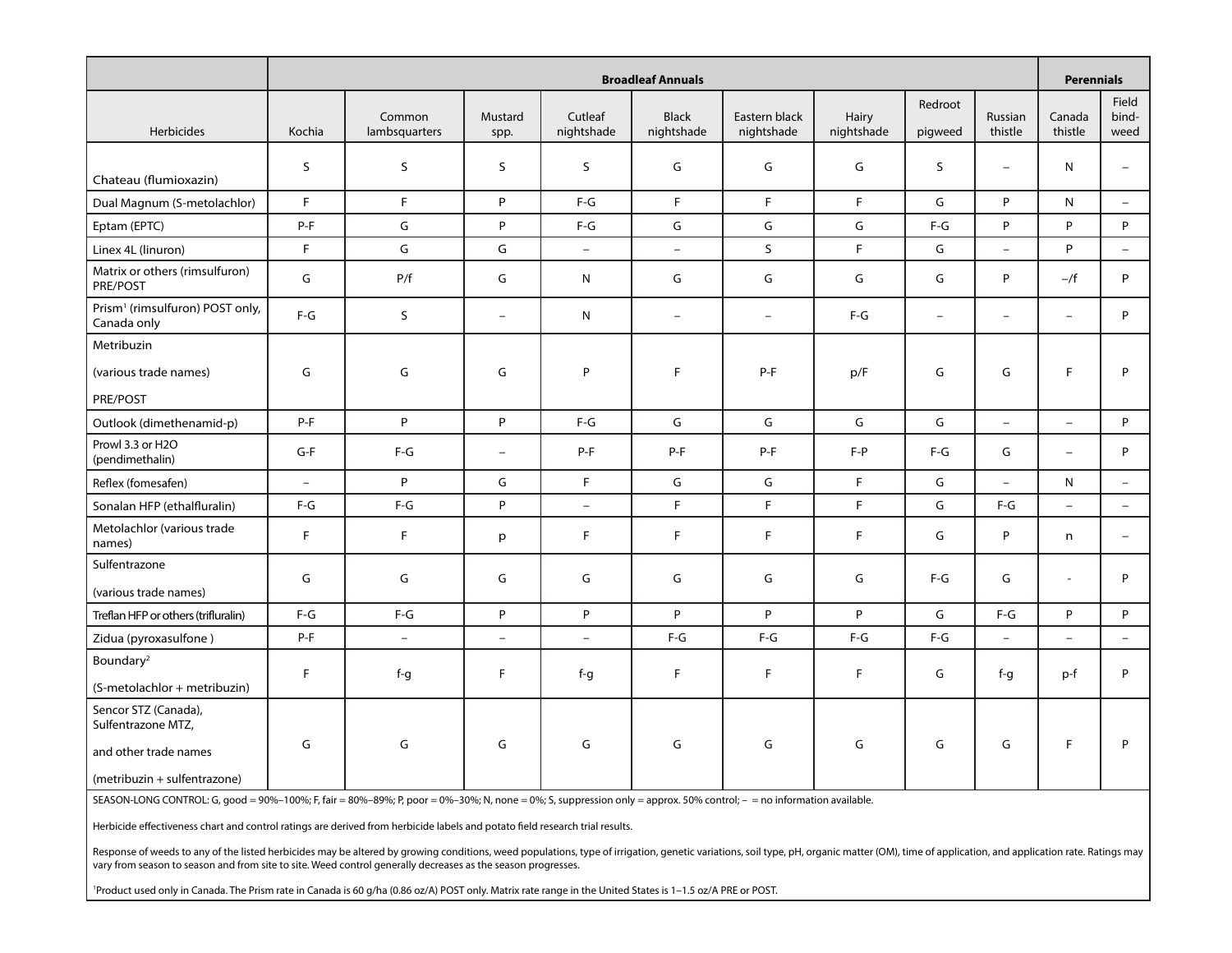| Annual broadleaves (cont.)                                                                    |                                |                          |                          |                          |                          |                                |                          |                          |  |  |
|-----------------------------------------------------------------------------------------------|--------------------------------|--------------------------|--------------------------|--------------------------|--------------------------|--------------------------------|--------------------------|--------------------------|--|--|
| <b>Herbicides</b>                                                                             | Wild buckwheat                 | Common cocklebur         | Prostrate knotweed       | Common mallow            | Common purslane          | Smartweed spp.<br>(annual)     | Annual sowthistle        | Wild sunflower           |  |  |
| Chateau (flumioxazin)                                                                         | $\qquad \qquad -$              | $\overline{\phantom{m}}$ | $\overline{\phantom{m}}$ | $\overline{\phantom{m}}$ | $\qquad \qquad -$        | $\qquad \qquad -$              | $\qquad \qquad -$        | $\overline{\phantom{0}}$ |  |  |
| Dual Magnum<br>(S-metolachlor)                                                                | $\mathsf{P}$                   | ${\sf N}$                | $\overline{\phantom{0}}$ | F                        | G                        | P                              | P                        | P                        |  |  |
| Eptam (EPTC)                                                                                  | F                              | P                        | G                        | P                        | G                        | P                              | F                        | P                        |  |  |
| Linex 4L (linuron)                                                                            | G                              | S                        | F                        | $\equiv$                 | G                        | G                              | F                        | $\equiv$                 |  |  |
| Matrix or others (rimsulfuron)                                                                | P                              | F                        | $N/-$                    | $\overline{\phantom{0}}$ | $-\sqrt{f}$              | $-\sqrt{f}$                    | $\qquad \qquad -$        | $G/f-g$                  |  |  |
| PRE/POST                                                                                      |                                |                          |                          |                          |                          |                                |                          |                          |  |  |
| Prism <sup>1</sup> (rimsulfuron) (Canada only)                                                | P                              | F                        | $\overline{\phantom{0}}$ | ÷,                       | $\overline{\phantom{0}}$ | $\overline{\phantom{0}}$       |                          | $\overline{\phantom{a}}$ |  |  |
| POST only                                                                                     |                                |                          |                          |                          |                          |                                |                          |                          |  |  |
| Metribuzin                                                                                    |                                |                          |                          |                          |                          |                                |                          |                          |  |  |
| (several trade names)                                                                         | g/F                            | F/g                      | G                        | G                        | G                        | F                              | G                        | F                        |  |  |
| PRE/POST                                                                                      |                                |                          |                          |                          |                          |                                |                          |                          |  |  |
| Outlook                                                                                       | P                              | $\qquad \qquad -$        | $\overline{\phantom{0}}$ | $\overline{\phantom{0}}$ | G                        | P                              | P                        | $\overline{\phantom{0}}$ |  |  |
| (dimethenamid-p)                                                                              |                                |                          |                          |                          |                          |                                |                          |                          |  |  |
| Prowl 3.3 or H2O (pendimethalin)                                                              | $\overline{\phantom{a}}$       | $\overline{\phantom{0}}$ | G                        | F                        | G                        | F.                             | P                        | P                        |  |  |
| Reflex (fomesafen)                                                                            | N                              | S                        | $\overline{\phantom{a}}$ | $\overline{\phantom{a}}$ | G                        | P                              | $\overline{\phantom{0}}$ | $\overline{\phantom{a}}$ |  |  |
| Sonalan HFP (ethalfluralin)                                                                   | $\mathsf{F}\text{-}\mathsf{G}$ | P                        | $\overline{\phantom{a}}$ | $\overline{\phantom{a}}$ | G                        | $\equiv$                       | $\qquad \qquad -$        | $\overline{\phantom{a}}$ |  |  |
| Metolachlor (various trade names)                                                             | p                              | n                        | $\overline{\phantom{a}}$ | F                        | G                        | P                              | p                        | P                        |  |  |
| Sulfentrazone                                                                                 | F                              | F                        |                          |                          | G                        | G                              |                          | $\overline{\phantom{a}}$ |  |  |
| (various trade names)                                                                         |                                |                          |                          |                          |                          |                                |                          |                          |  |  |
| Treflan HFP or others (trifluralin)                                                           | $\mathsf F$                    | ${\sf P}$                | ${\mathsf G}$            | $\sf P$                  | G                        | $\mathsf{P}\text{-}\mathsf{F}$ | P                        | P                        |  |  |
| Zidua (pyroxasulfone)                                                                         | $\overline{\phantom{a}}$       | $\equiv$                 | $\overline{\phantom{0}}$ | $\overline{\phantom{0}}$ | $\equiv$                 | $\equiv$                       | $\equiv$                 | $-$                      |  |  |
| Boundary(s-metolachlor + metribuzin)                                                          | F                              | S                        | F.                       | F.                       | G                        | p-f                            | F.                       | $\mathsf{S}$             |  |  |
| Sencor STZ (Canada), Sulfentrazone MTZ, and other trade names<br>(metribuzin + sulfentrazone) | ${\mathsf G}$                  | $\mathsf F$              | G                        | G                        | G                        | G                              | G                        | F                        |  |  |